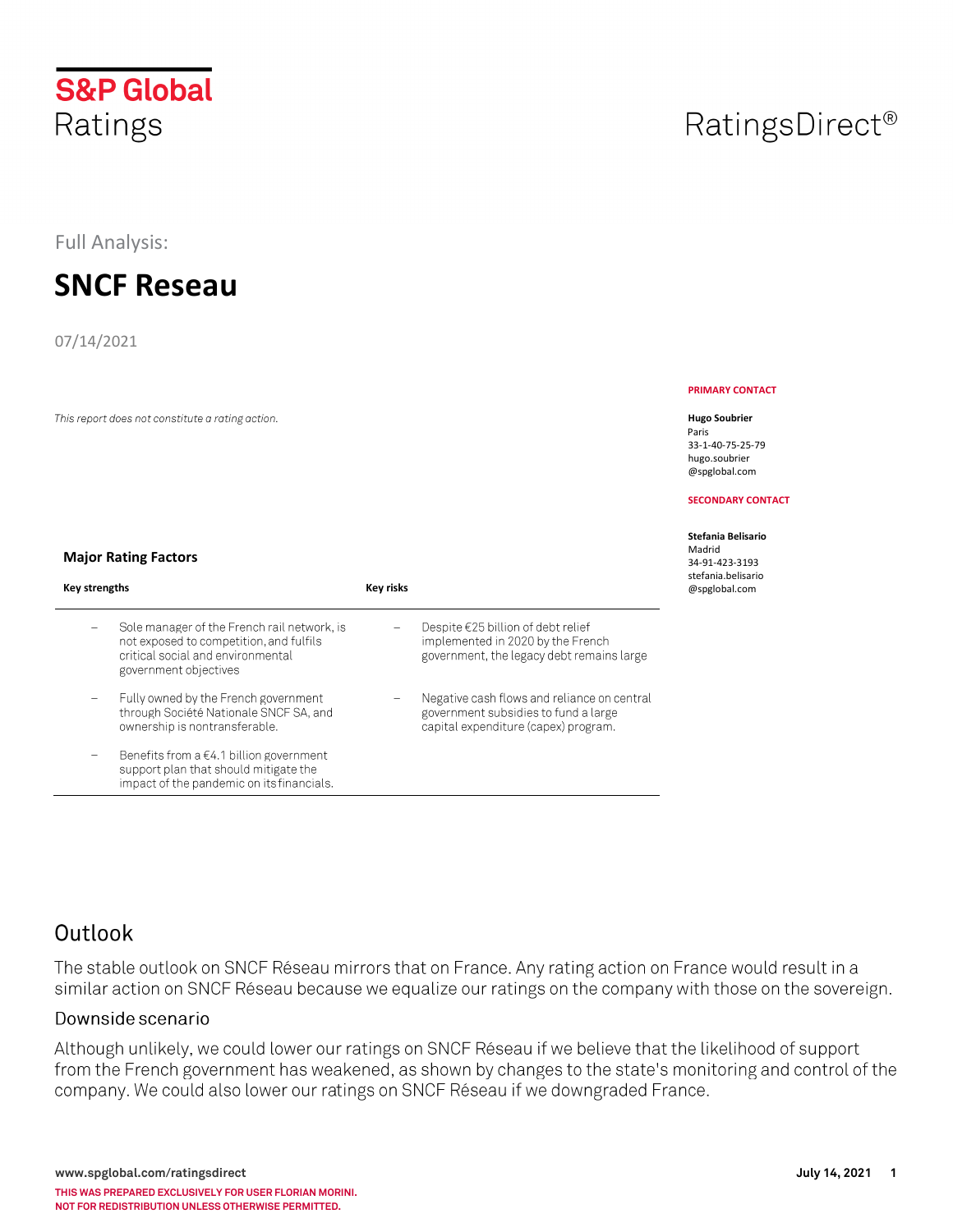### Upside scenario

We could raise the rating if we raised our rating on France and, in our view, the likelihood of support for the company remained almost certain.

## Rationale

We equalize our ratings on SNCF Reseau with those on France. This is because we regard the company as a government-related entity (GRE) that would benefit from an almost certain likelihood of extraordinary government support if under stress, based on our assessment of the company's:

- Critical role for the government, given its strategic mission of managing and developing the national  $\bullet$ rail infrastructure on behalf of the French government, owner of the network. We think the company's mission of ensuring mobility and supporting national solidarity and sustainable development remains of crucial importance for the French government; and
- Integral link with the French government, which fully owns the company through Société Nationale  $\bullet$ SNCF SA, and this ownership is nontransferrable. The government continues to closely monitor and supervise SNCF Réseau, notably through multiyear performance contracts and by appointing the company's CEO and chairman, as well as most board members (directly and indirectly through Société Nationale SNCF SA). In our view, the consolidation of SNCF Réseau's debt into France's public debt gives the government an incentive to maintain tight controls over the company's financial position.

We do not assess SNCF Reseau's stand-alone credit profile because we view the likelihood of extraordinary government support as almost certain, and we consider that the likelihood of government support is not subject to transition risk.

Our view of the close links between the central government and SNCF Reseau was confirmed in September 2020 with the announcement of a €4.1 billion supporting package dedicated to the company. This amount will be distributed throughout 2021, with the first tranche of €1.6 billion already paid in February. This stimulus aims to compensate for pandemic-induced losses and higher costs. It will support the company's large capex to maintain and develop the network. We expect the company to receive support until activity goes back to its prepandemic levels. In the meantine, we expect SNCF Reseau will continue to receive state grants to fund its ongoing investment program. Furthermore, the company has committed to maintain unchanged its goal to reach the "golden rule" target (net debt to operating margin below 6x) by 2026. In 2020, the pandemic and associated fall in rail traffic (both in the passenger and freight segments) affected the company, notably via lower revenue from track-access charges. Cash flow from operating activities more than halved compared with that in 2019, while capex receded but remained high.

SNCF Réseau expects the pandemic to continue to hamper its operations since traffic may take some time to recover. In line with the holding company SNCF SA, SNCF Reseau has implemented measures to mitigate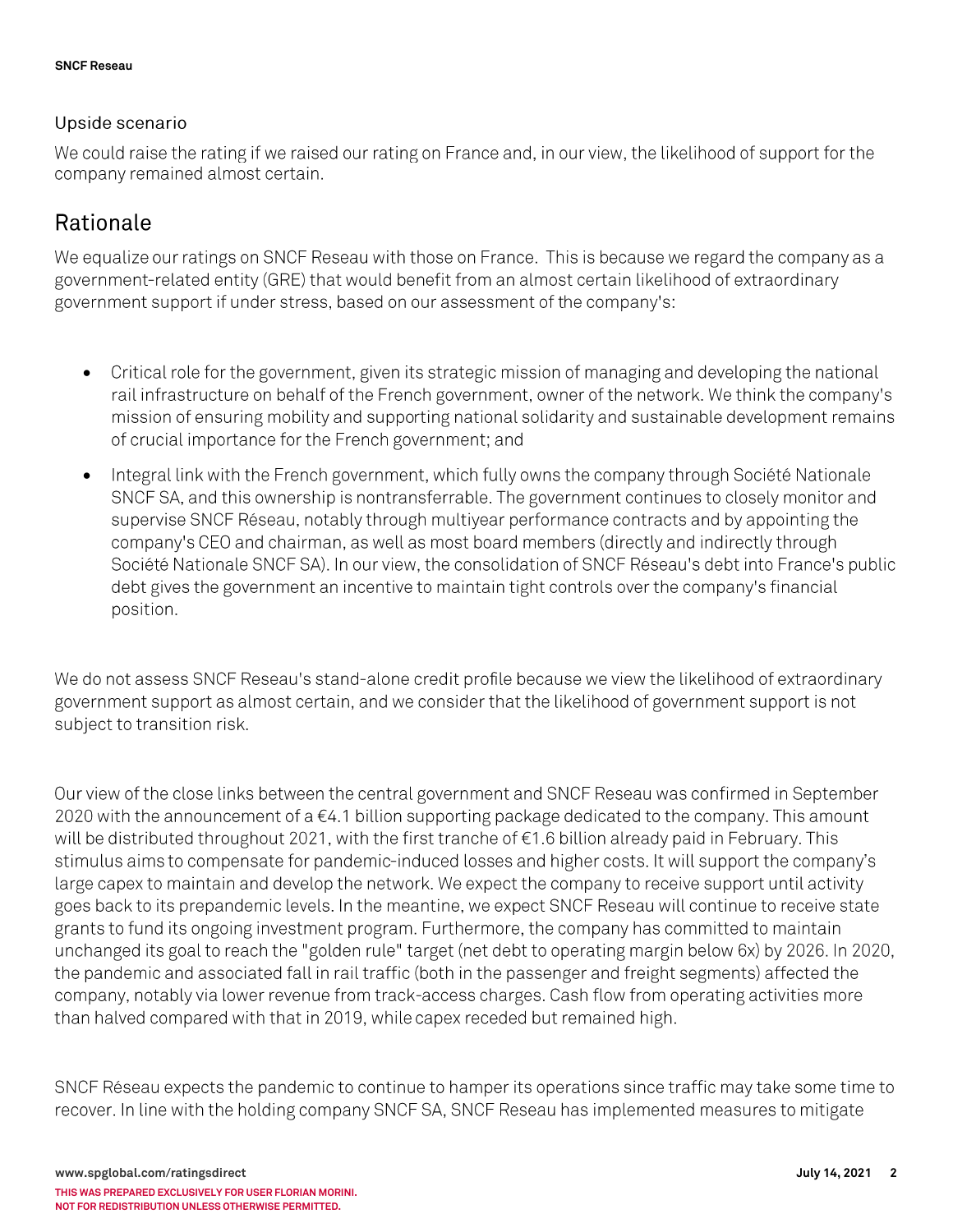cash shortfalls resulting from the pandemic, including delaying some projects or enhancing its cash management.

We expect the second €10 billion tranche of the central government's debt-relief mechanism to be executed in 2022. In our view, this support will promote deleveraging at the company, and strengthen its financial trajectory in line with the goals set during the 2018 rail reform. In 2020, the first €25 billion tranche was executed. SNCF Réseau's net reported debt (under IFRS) consequently decreased to €29.4 billion from €51.9 billion in 2019.

## **Related Research**

- Research Update: France 'AA/A-1+' Ratings Affirmed; Outlook Stable, April 2, 2021  $\bullet$
- Sovereign Risk Indicators, Dec. 14, 2020. An interactive version is available on www.spglobal.com/sri  $\bullet$
- Research Update: Société Nationale SNCF SA 'AA-/A-1+' Ratings Affirmed On Announced State  $\bullet$ Support; Off Watch; Outlook Negative, Oct. 22, 2020